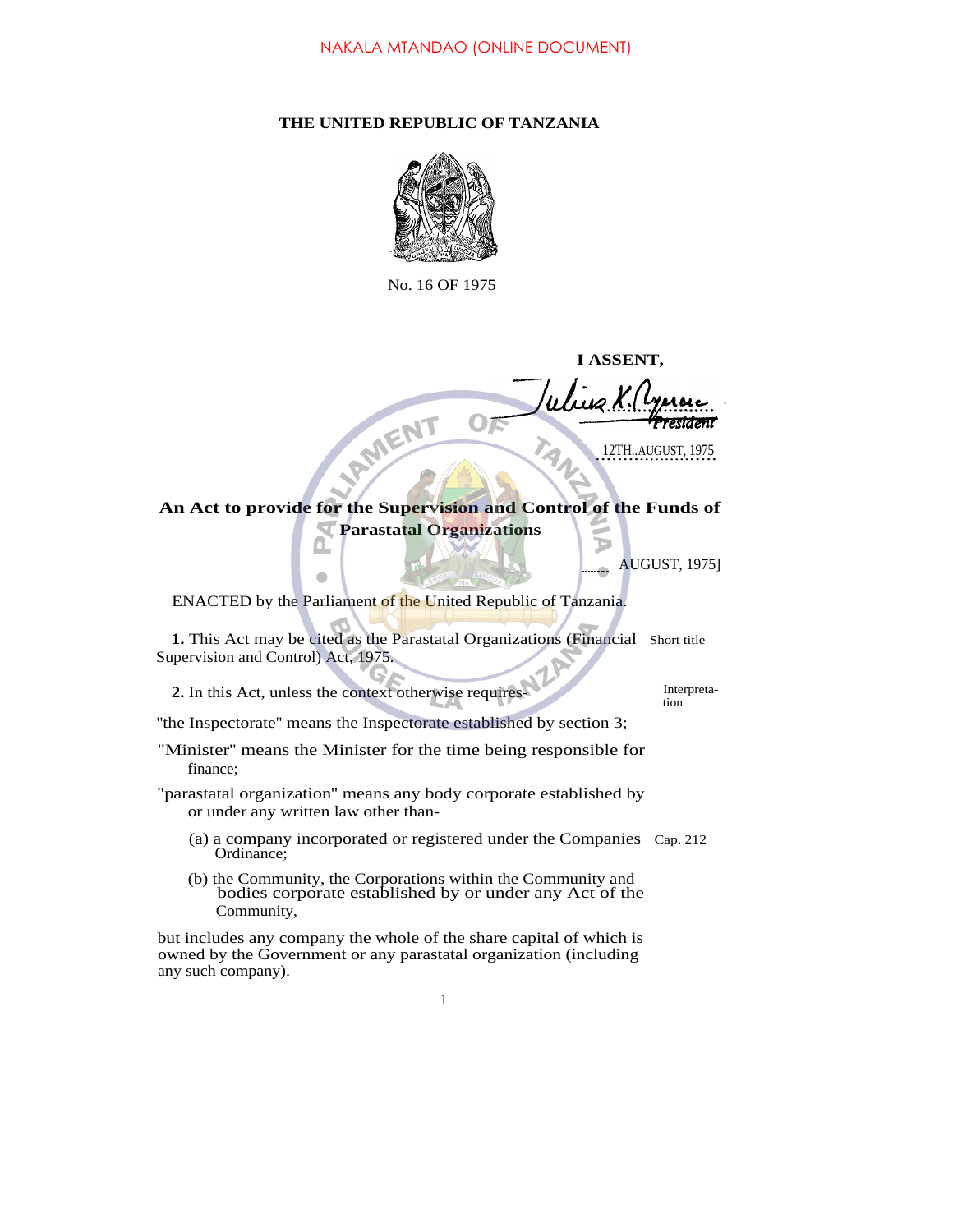Parastatat Revenue and<br>Expenditure

**3.**-(1) The Minister may establish an Inspectorate (to be known as the Inspectorate for control and Supervision of Parastatal Funds) for the supervision, control, protection and economy of the funds and lnspectorate property of parastatal organizations.

- (2) The Inspectorate shall consist of-
- (a) a Chief Inspector appointed by the President;
- (b) such number of other inspectors as the Minister may deem fit.

(3) The offices of the Chief Inspector and the inspectors shall be offices in the service of the United Republic.

- (4) The functions of the Inspectorate shall be-
- (a) to examine the expenditure of parastatal funds by the various parastatal organizations and their employees;
- (b) to investigate the conduct of and the performance of their functions by the officers having control of or access to the funds of parastatal organizations or employed in the maintenance of the accounts of the parastatal organizations-,
- (c) from time to time, to review financial regulations of parastatall organizations and propose amendments thereto;
- (d) generally, to make recommendations and submit proposals to the Minister for ways and means of-
	- (i) minimising unproductive expenditure of the funds of parastatal organizations;
	- (ii) proper and efficient collection of such funds; and
	- (iii) averting loss, by negligence, carelessness, theft dishonesty or otherwise howsoever, of such funds;
- (e) to undertake such other enquiry and perform such other function as the Minister may direct.
- (5) The Chief Inspector and the inspectors shall have-
- (a) the power to inspect all offices of parastatal organizations and shall also be given access at all times thereto, and shall also be given all available information they may require with regard to the funds and property of any parastatal organization and access to all accounts, records of financial transactions and other documents appertaining to such funds or property;
- (b) such additional powers necessary or expedient for the efficient performance of their functions as the Minister may, with the consent of the Prime Minister, by order in the *Gazette* prescribe.

Financial regulations

**4.**-(1) It shall be lawful for the Minister, in consultation with a parastatal, organization, to make financial regulations in relation to the management of the funds of such organization.

(2) Where financial. regulations are made under this section they shall not be required to be published in the *Gazette* but the parastatal organization shall endeavor to ensure that such regulations are brought to the notice of all its employees who are likely to be affected thereby.